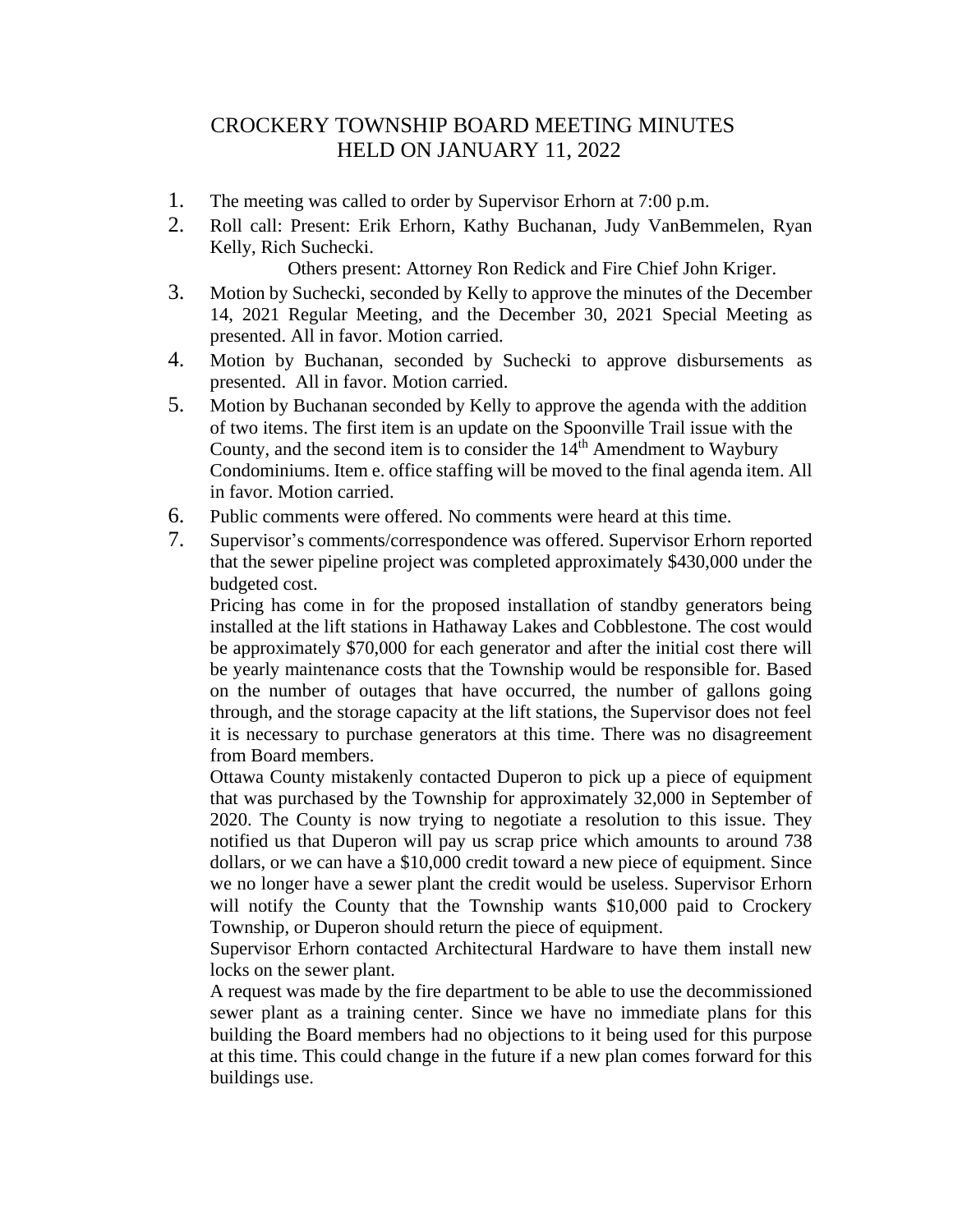Supervisor Erhorn received an email from a resident asking if we have scheduled a date for the spring cleanup day. The Supervisor is suggesting April  $30<sup>th</sup>$  and there were no objections to this date.

- 8. Clerk's report was offered. The Clerk has been busy issuing renewal licenses for some our marijuana facilities.
- 9. Treasurer's report was offered. No report was heard.
- 10. Fire Chief's report was offered. Chief Kriger reported that the department responded to 32 calls last month and 372 year to date. Chief Kriger provided the Board with a detailed year end incident report which was prepared by the fire department's Office Administrator, Pam Suchecki. The report broke down all the types of calls the department ran last year.
- 11. Attorney's report was offered. Attorney Redick reported the Township was successful with the AZKO lawsuit with the court granting judgement in favor of the Township and ordering all industrial operations to cease. New guidelines have come out on allowable uses for the monies from the American Rescue Plan. Mark Nettleton will be able to answer any questions we may have.
- 12. Board Member report was offered. No report was heard.
- 13. Supervisor Erhorn opened the public hearing for the Hortech Industrial Development District request at 7:49 pm. The Board reviewed the proposed district and the Supervisor asked for any comments or questions from the public. No public comments were received, so the Supervisor closed the public hearing at 7:54 pm
- 14. Motion by VanBemmelen, seconded by Kelly to adopt Resolution 2022-01, Resolution Establishing Industrial Development District For Hortech Property, LLC [Hortech Property LLC – 14109 Cleveland Street]. All in favor. Motion carried.
- 15. Tammie Anderson, Administrative Assistant for the Building Department presented a year end report showing the number of building permits issued in 2021 (report included).
- 16. Discussion was held regarding the proposed cemetery expansion. Ryan Arends of Moore & Bruggink has presented the township with a cemetery plan that calls for expansion in 3 phases for the entire 20 acres that is currently wooded. The consensus of the Board was that we appreciate having a complete plan for the cemetery, but based on burial numbers over the last few years there is no reason to proceed with more than approximately half of the proposed Phase 1. This will be in the Western field area almost to the tree line. Supervisor Erhorn will contact Ryan Arends and discuss with him that the Township wants to proceed with our original plan.
- 17. Discussion was held on the proposed water line extension necessary to create a water loop that will benefit the entire water system. The Township will proceed with gathering information on extending the water line  $M-104$  to  $136<sup>th</sup>$  to Leonard to make a water loop and also M-104 to I-96 connection to make another loop. Letters will be sent to property owners along the proposed extensions explaining what will be happening and the importance of completing the looping. Letters